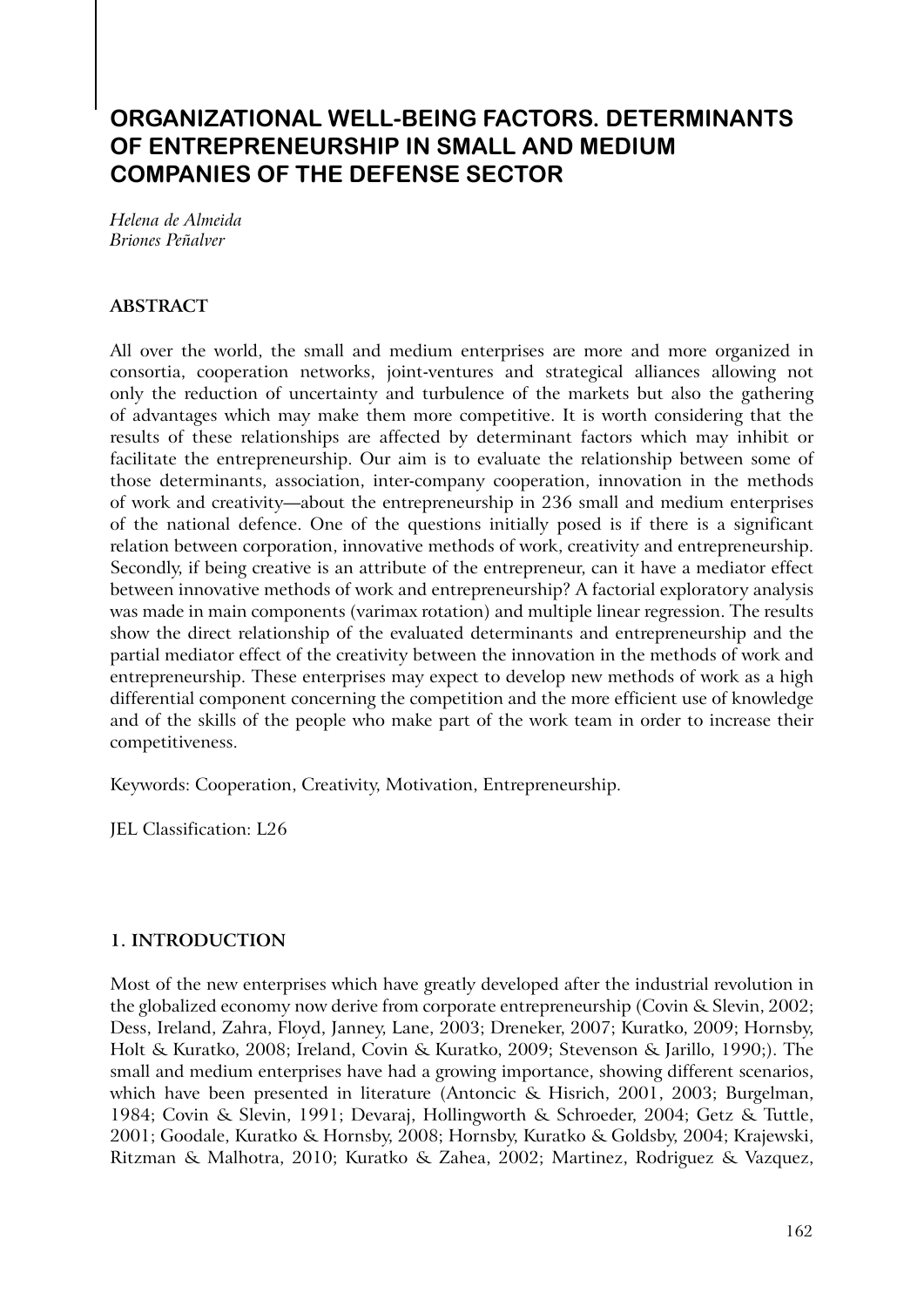2010; Pinchot, 1985). The Corporate Entrepreneurship is like a new strategy that creates new businesses and instigates renewal or innovation and creativity within an organization.

The challenge is to adapt the company to changing conditions by integrating people, processes and structure (Robbins, 2004, 2007).

The Corporate Entrepreneurship, which covers entrepreneurial behavior and its implementation in organizations as a way of fostering innovation, motivation to creative work and new perspectives of the same organization and business processes, aims to contribute to the development of companies that integrate greater Welfare. DeMasi (1999, p.330) states that "It's like inventing and spreading a new organization capable of raising the quality of life and work, levering on the quiet force of desire for happiness," and this will only become possible if an enterprising company promotes organizational Well-being.

Although the scholars, who have approached corporate entrepreneurship, have contributed a lot to the theory of its development, there is still room for an exploration more centered on the small and medium companies, especially because there is a growing need for corporate entrepreneurship and innovation in the organizations (Camp & Sexton, 2001; Hornsby, Kuratko, Zahra, 2002; Kuratko, Hornsby, Naffziger, & Montagno, 1993; Sexton & Upton, Bowman, 1991; Zahra, 1995) that are crucial to the well-being of companies. SMEs show a lower internal capacity of technological development and diffusion of I & D due to their lower capacity of expansion and external connection (Rothwell & Dodgson, 1991; Vaz & Nicolas, 2000 in Fernandes, 2009). It was supposed that they always innovate less than large enterprises, but, although they fall short in terms of internationalization of their innovation, there are recorded cases of great success at a regional level (Fernandes, 2009).

In this article about entrepreneurship and concerning the networks of inter-companies cooperation, more precisely the small and medium enterprises, it is intended to go further towards a better understanding of the influence of the internal cooperation, the use of innovative methods of work and creativity, in entrepreneurship, as a result of processes of reorganization of the enterprises and the intensification of the inter-company links, focusing the different approaches in literature which explain the phenomenon of the networks of the enterprise.

First, in this article, we intend to clarify the concepts of collaborative entrepreneurship, networks, innovative methods and creativity. Then, we will present the method we have adopted where we present the participants, the methodological procedure, the way the variables operate and the data processing. Finally, we present the results, conclusions and practical implications for the small and medium companies.

The philosophy behind this approach which combines the Entrepreneurship Innovation, Creativity and Competitiveness is based on the principle that the viability of a company relies on the following two major objectives:

An economic development to reflect an effective exploitation of resources, preserving the environment and generating welfare (health, employment, wealth and valuing individual);

An Environmental sustainability that does not hamper economic development while building the Well-being of its employees.

#### **2. COLLABORATIVE ENTREPRENEURSHIP**

The different fields of research which were developed have expanded the traditional entrepreneurship in areas like the intra-entrepreneurship or corporative entrepreneurship and, more recently, the collaborative entrepreneurship. In the collaborative entrepreneurship, the investigators (Hornsby, Holt & Kuratko, 2008; Kuratko, 2009; Ireland, Covin & Kuratko, 2009; Miles, Miles, & Snow, 2006; Pinchot, 1985; Zahra, 1995, among others) note that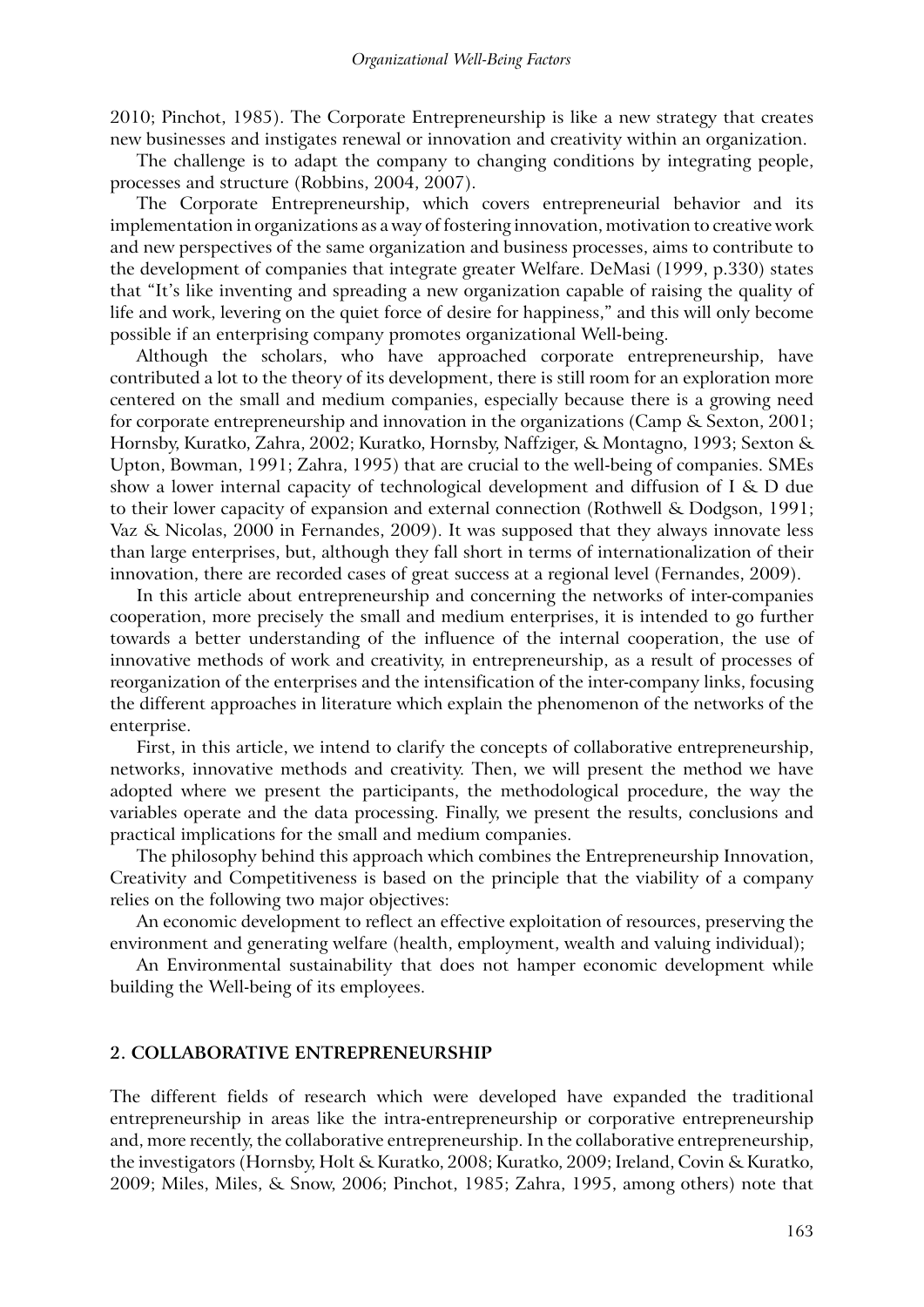the organizations look for more collaborative relationships in a world network of companies, leading to a continuous innovative strategy. They defend that the small and medium enterprises mainly act in a collaborative way, as they do not have the resources to participate in a continuous innovation by themselves; they see the network as an essential means to do business. Gray and Wood (1991) define collaboration and its occurrence in the following way: "collaboration is a process through which different parts, when they see different aspects of a problem, may, in a constructive way, explore their differences and look for limited visions". The collaboration happens when a group of "autonomous stakeholders," that dominate a problem, involve themselves in an interactive problem using role division, norms and structures to act or decide questions related to the problem". For these authors (Gray & Wood, 1991), all the organizational theories emphasize that the environmental complexity, uncertainty and turbulence are among the problems faced by an organization, and one of their main tasks is to reduce such problems to controllable situations. The authors defend that, in some theories, the organizations collaborate to reduce and control the problems, but none of them offer a model of cooperation. A second explanation is that working from a vision based on resources of the enterprise suggests that the human capital is a unique, inimitable resource which may lead to competitive advantages in the long term (Hatch & Dyer, 2004; Hitt, Bierman, Shimizu, & Kochhar, 2001; Hornsby, Holt & Kuratko, 2008; Ireland, Covin & Kuratko, 2009; Lepak & Snell, 1999; Kuratko, 2009; Wright, Mcmahan, & Mcwilliams, 1994). Ahuja (2000) indicates two large classes of explanations from the perspective based on resources, reflecting incentives from the enterprises or incentives to cooperate; he states that the enterprises form connections as a way of having access to the necessary goods (Hennart, 1988; Hagedoorn & Schakenraad, 1990; Nohria & Garcia-Pont, 1991), learn new abilities (Baum, Calabrese & Silverman, 2000; Hennart, 1988; Kogut, 1988; Powell, Koput, & Smith-Doerr, 1996;), and manage their dependence in relation to other enterprises (Garcia-Pont & Nohria, 1999).

A second set of explanations about the network resources is that an enterprise must collaborate, once it has a position in the network which was previously a structure, suggesting that the patterns of negotiation and collaboration observed in the enterprises reflect the previous patterns of inter-organization relationships (Gulati, 1995, 1999; Gulati & Gargiulo, 1999; Walker et al., 1997) to support the dependence of the trajectory of the vision of collaboration suggested by the vision based on resources, influencing the entrepreneurship in a positive way. However, it is not the human capital but the relationships that the human beings establish that are the most important and inimitable capital. Therefore, the enterprises which can go beyond the human capital and develop the high value relational capital will succeed, especially because the variation rate increases business.

We think that the small and medium companies are today the best prepared group of enterprises to take advantage of the relational capital. It is known that all organizations need coordination (Van de Den Delberg, 1976). The internal coordination is inherent to the organization, once it identifies and establishes work priorities and integrates the different parts and tasks to reach collective aims. Besides the external barriers, these companies also aim at removing barriers among the internal sources of skilled knowledge. So, the interdepartment integrations are attractive. At the structural inter-department level, they are also interesting. At the structural level they create a series of mechanisms of coordination and multi-functional teams which promote the collective knowledge and creative skills. The model of relational vision of Dyer and Singh (1998) suggests that the potential that an enterprise has to create a competitive advantage does not depend only on its resources, but also on its relational assets, that is, on its relationship with other key companies. On the sequence of the language based on resources, the inter-organizational links can also be idiosyncratic and, therefore, they can be a competitive added value advantage. The relational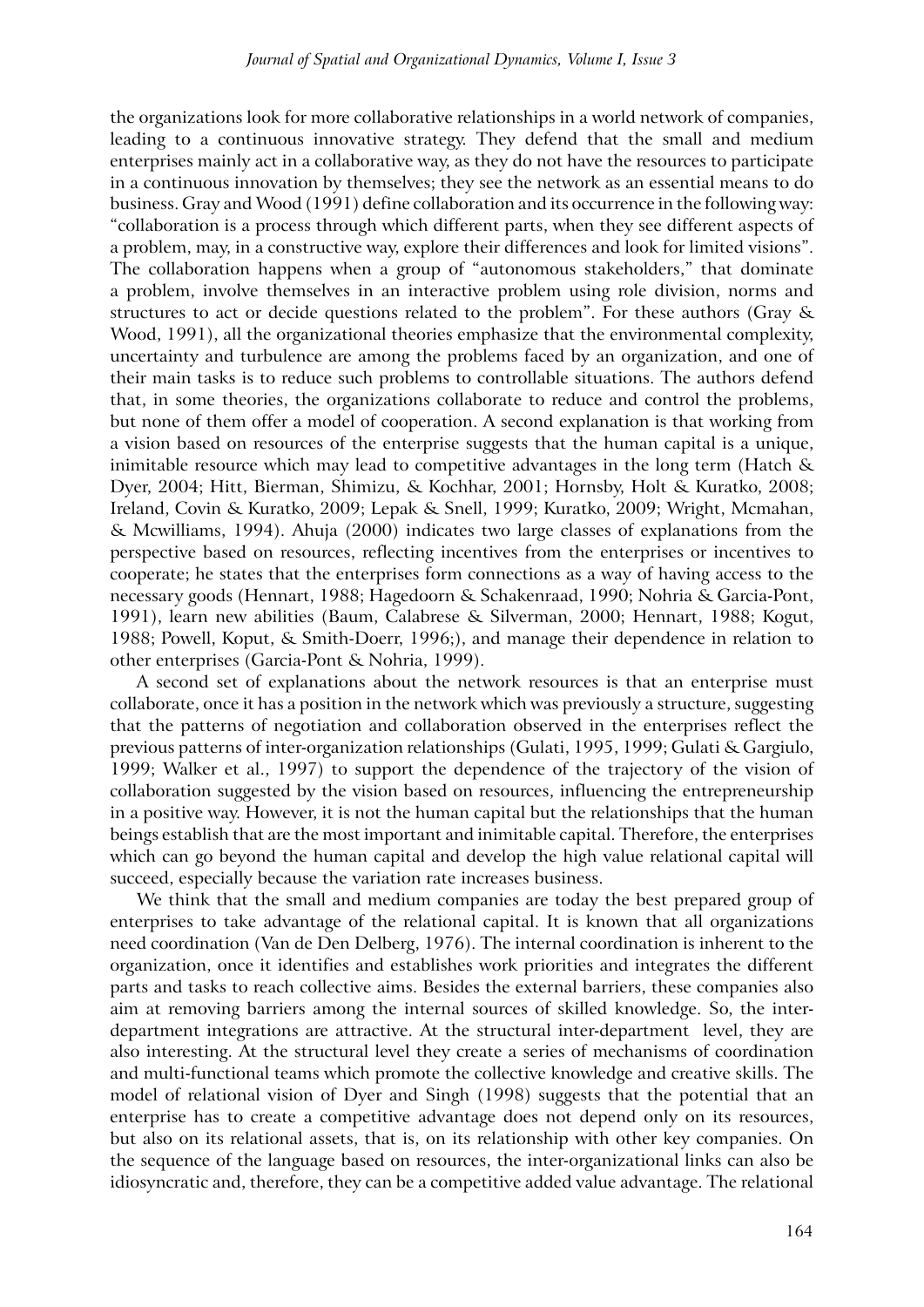capital is defined as the set of all the market relations, relations of power and cooperation established between companies, institutions and people, which results from a strong feeling of belonging and a highly developed capacity of cooperation typical from the culturally similar peoples and institutions (Capello & Faggian, 2005).

The concept of cooperation can be translated as the concept of mutual help between two or more parts which follow a common objective. The generic concept also applies to economy and to the business world. Cooperation consists of an agreement which establishes strategical alliances which allow the different actors not only to reduce uncertainty and turbulence but also to conjugate advantages in a perspective in which the global benefit is superior to the individual action. The most recent western business organizations reinforce models of cooperation, alliances, strategies and internal and external networks in the companies as it already happens in the Japanese "Keiretsu", in the South Korean "charbol" or in the "quauxi" (Chinese networks). The flexible company, where the borders of the organization are less clear, is more valued (Schwartz, 1997). For some authors like Piore and Sabel (1984) and DeSousa (1993), the new relations between the companies represent a paradigm of "flexible link", sometimes through non-institutional mechanisms, not only with relations of competence in regional markets but also with the development of ways of cooperation in more vast, national or international markets. The literature about networks also deals with this subject from the studies that show the usefulness of a social network in order to support the new companies (Birley, 1986), to those that analyze the way an efficient network can be supported in the long term (Birley & Lawrence, 1988; Jarillo & Ricart, 1987, 1988). Certainly, because the networks can be the way to facilitate opportunities, generating capacity to get access to the resources scattered in the organization, with no need of installing a previous thorough process of appropriations, this literature can now be considered as relevant to the entrepreneurship.

## **3. NETWORK OF ENTERPRISES**

How to be competitive in a more and more globalized world which is, simultaneously, more regionalized and localized? – This is the main question to be answered by the theoretical approaches of innovation and competitiveness, while driving forces of the development strategies (Cabaço, 2009).

The small and medium companies have become more and more important in the pursuit of the world economic and social development (Nassif, Ghobril, & Silva, 2010). Besides being an important source of creation of employment, the small and medium companies are also a powerful source of innovation. The companies of a small and medium dimension are more frequently organizing themselves in trusts, networks of cooperation, joint-ventures and strategical alliances. These arguments represent a bigger occupation of the spaces and an increase of the degree of entrepreneurship. Traditionally, the sector of the small and medium companies is considered important due to its capacities to generate employment or to contribute to the industrial production. During the 1980s, the interest in studying the small and medium companies increased because of the difficulties of the big ones in supporting the level of employment in most of Western Europe (Sebrae, 1996). The phenomenon of the network of companies is not exclusively from the developed nations; the same happens in countries where industrialization is recent like in Southern Asia and Latin America. A change in the industrial organization has been verified since the 1970s. For example, there was the creation of industrial districts of the so called "third Italy", the local productive systems in France, Germany, the United Kingdom, and Silicon Valley in the USA and the networks of enterprises in Japan, Korea, and Taiwan (Sebrae, 1996). The small and medium companies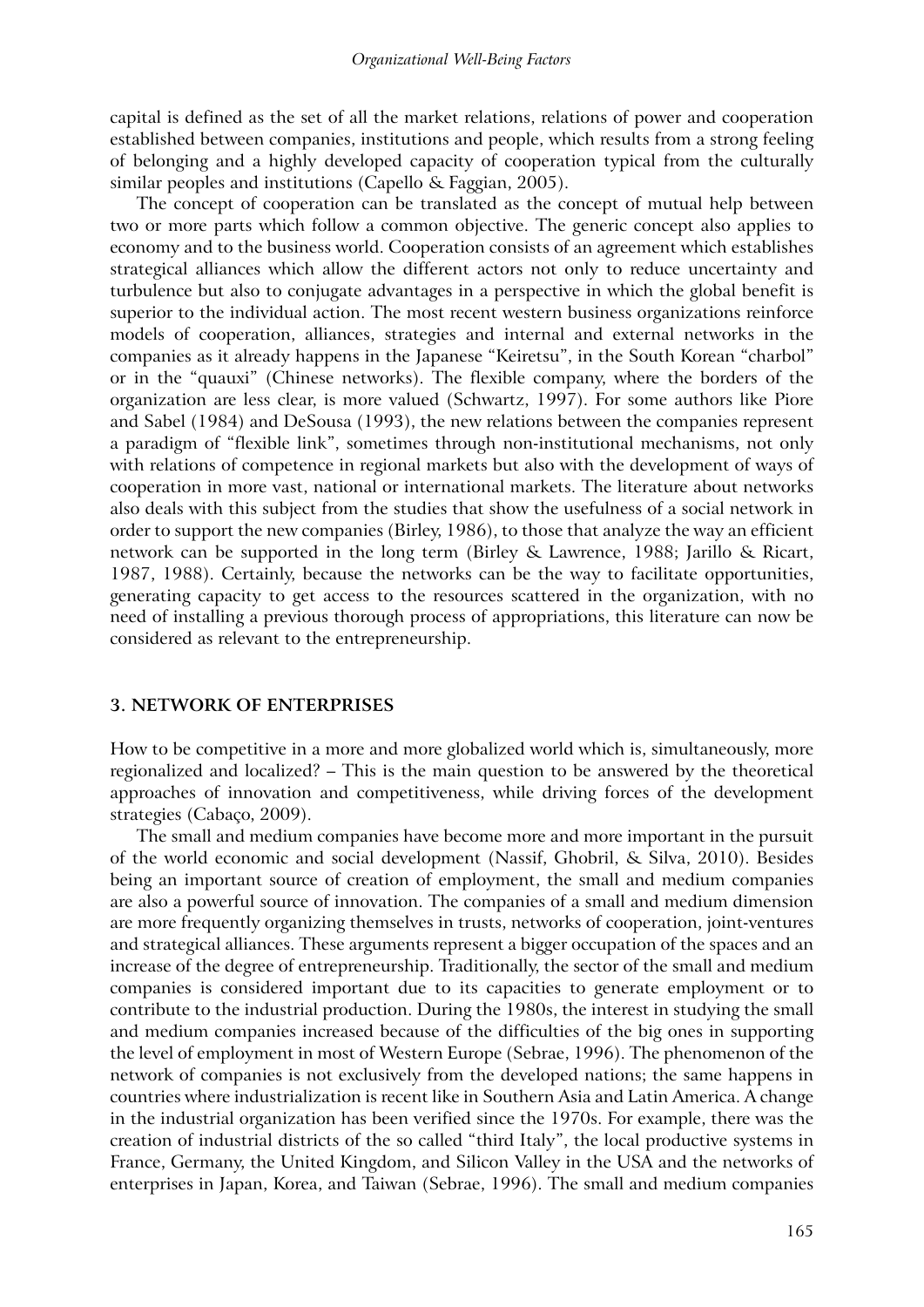started to incorporate state of the art technologies in the productive processes, to modify internal organizational structures and to look for new links with the social and economic context, in order to find a way of industrial restructuration which might compete in some sectors like the big companies. This is strictly related to the character of the technological innovations of the last years, in particular with the electronic industry, robotics, and computers. The entrepreneurs tend to initiate their new companies in the area where they live. They develop networks strongly rooted in the regional context. The limited empirical literature clearly shows that the entrepreneurs present a geographical inertia (Sorenson & Audia, 2000) and defends the hypothesis of the "regions subject" to the investigation of entrepreneurship. According to Leon (1998), the networks of enterprises are initially formed with the aim of reducing uncertainty and risks, organizing economic activities, and from the coordination of networks between enterprises (small and medium enterprises) there is the possibility of these becoming flexible networks of small and medium enterprises as clusters of enterprises or as networks of cooperation, usually as virtual organizations or even as the so called "supply chain management". According to Powell (1990), many authors have agreed that there is a new way of economic organization; others admit that a new social organization is emerging. For him, the economic exchanges are involved in a particular context of social structure, depending on connections, mutual interests and reputation and with little guidance of a formal structure of authority.

To Ribault and his collaborators (1995), the society of companies, sometimes called network of companies, is a way of gathering companies aiming at favouring the activity of each of them even if they do not have financial connections. The network companies complement each other in the technical plans (productive means) and commercial plans (networks of distribution) and decide to support one another without any priority, but the constitution of a network may also be translated by the creation of a central of purchase common to the enterprises of the network. It is, therefore, an affinity model of association of informal nature which makes each company responsible for its own development. It is a choice of structure which adapts well to the small and medium companies to which this type of association is a way of fulfilling the motto "many hands make light work". Casarotto (2001) defends that the small companies may benefit from the scale of regional branding, scale of production, scale of technology, scale of logistics and from their inclination and region to become competitive. Casarotto (2001) states that it is usually romantically said that the companies of the same segment and of the same region are not competitors, but sisters, and as sisters they should collaborate with each other. According to him, this cultural process is of long maturation. Even if the entrepreneurs take the initiative of creating their networks of cooperation, success will only be reached if there is a model of local development, as it is the case of the enterprises of this study, with the participation of the whole society.

In the specific case of the enterprises which were targeted by this study, they belong to the same economic sector related to the industry of defence and have their origin and incitement in the policy of modernization of the armed forces and of the systems of defence. They develop a concerted collaborative work, where the performance of any partner helps the whole network and the global increase of entrepreneurship. In this context, the present work aims at analyzing the role of a network of small and medium companies of the sector of activity of national defence as agents of promotion of cooperation, creativity and motivation influencing entrepreneurship. Furthermore, the relational capital is the dependent path, and the enterprises are limited by the limits of their network, in a way that they can be unable to take advantage of some opportunities because their relationships do not give them access to appropriate resources to do it. So, the limits of the social capital also create costs of opportunity (Hitt, Lee & Yucel, 2002).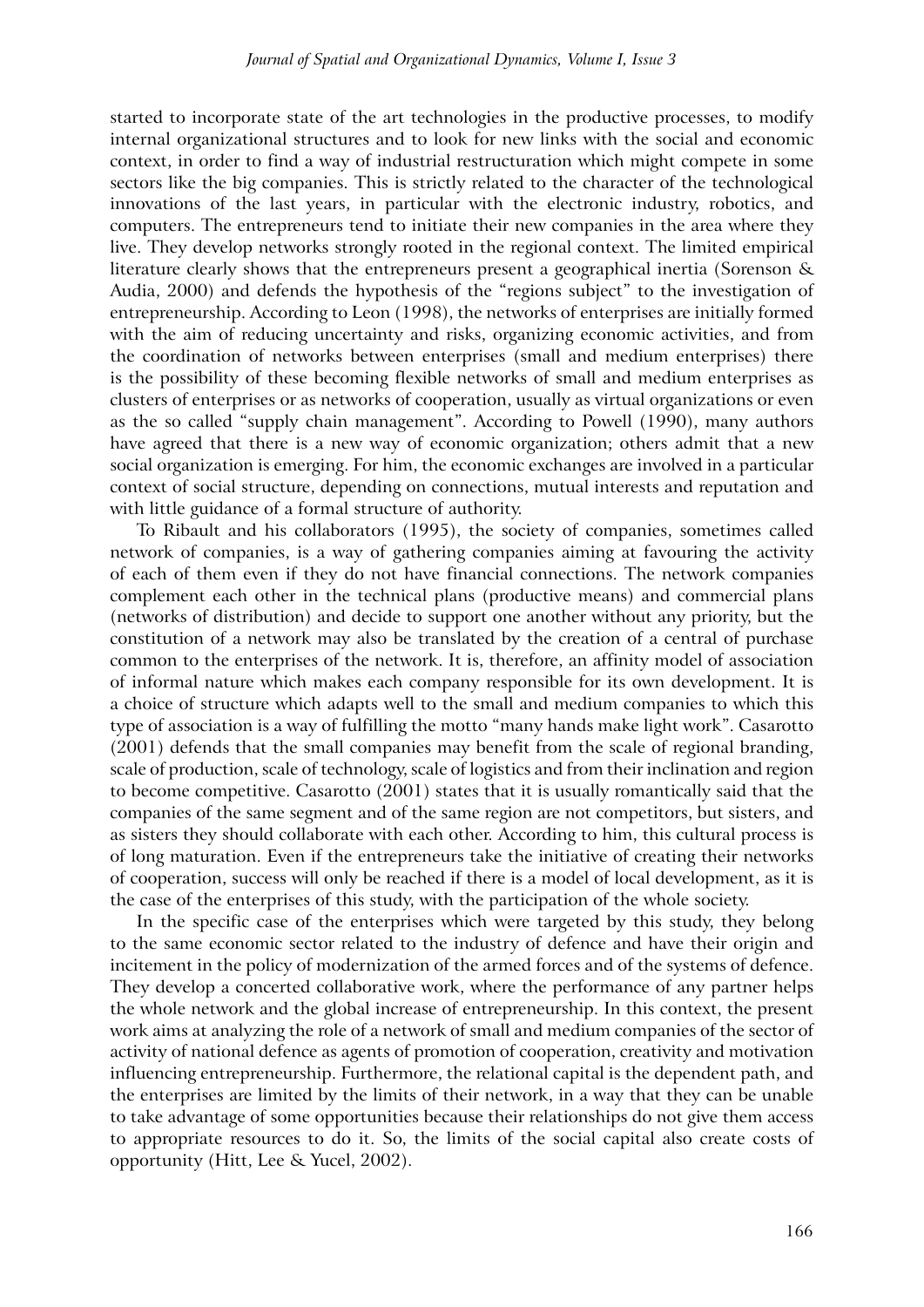Summarizing, the organizations may establish inter-organizational relationships as a way of becoming more stable when facing the environmental uncertainties, that is, they use the relationships as an adaptive answer to the uncertain environment. The environmental uncertainty is created by the shortage of resources, and this motivates the organizations to establish relationships in order to reach stability and predictability in the relationship with other organizations (Brass, Galaskiewics, Greve & Tsai, 2004; Galaskiewics, 1985; Nassif, Ghobril, & Silva, 2010; Whetten & Leung, 1979).

#### **4. TECHNOLOGICAL INNOVATION AND CREATIVITY**

The ability to innovate is today recognized as one of the main strands of competitive advantage in the enterprises. The innovation does not appear at random in the society, and, if certain measures were taken and certain environments created, the Innovation starts to become more easily real (Pinto, 2009). Becattini (1999) states that, in today's market characterized by the fast growth of saturation of demand, the competitiveness of the enterprises has the tendency to be more determined by the innovative capacity than by the productivity. The only common feature to all the definitions concerning technological innovation is that to innovate implies novelty, and the world acts as a regulating agent and as a booster of innovation; however, it demands knowledge and dexterity which can become a sustainable competitive advantage (Hornsby, Kuratko, Zahra, 2002; Ireland, Hitt, Camp & Sexton, 2001; Tidd, 2001).

Innovation is a breakthrough applied according to the technological development, which may involve a new product, a new service or new practices in processes and new technologies (Shumpeter, 1939), as well as the contribution or certain sources of knowledge. In innovative processes, technology is considered as one of the production inputs, which allows adaptation, a better position in the market and the preservation of a sustainable competitive advantage, at least temporarily (Chiva & Camisón, 2001; Hornsby, Kuratko, Zahra, 2002; Ireland, Hitt, Camp & Sexton, 2001). The enterprises which need to reach a certain growth in their activities and dimension do not disappear in situations of recession such as the present one; they must opt for innovations based on their own inventions, aiming at making the difference from their competitors (Carbonell, Rodríguez, & Munuera, 2004).

There are case studies like the ones from Urbano and Toledano (2008, p. 219), which analyze the creation, development and implementation of innovation in the small and medium companies. Specifically, it is analyzed that the small and medium companies which operate in the technological sectors have more chances of generating innovative projects, finding evidence that the entrepreneur and manager are the main catalysts and inhibitors of these innovative processes. It can be stated that the competition of the company sees itself reinforced because of its capacities of technological innovation in companies related to its industry. Despite the risk and uncertainty, innovation, when successful, may give origin to a relevant impact in the economic outcome of the companies. In the companies, innovation is more and more a key factor of business competitiveness. Companies which are aware of this should make an effort in order to innovate, and, consequently, they should try to create a sustainable competitive advantage; this is why it is crucial to study it. Porter (1996) states that a company can only succeed in creating better results than its competitors if it manages to create a differentiating factor which is kept over time, with innovation or the acts of innovation being the main instrument of creation of that competitive advantage.

Mollón and Vaquero (2004) still note that there are more and more companies which, being aware of the fact that the accomplishment of the innovative activities contributes to a source of competitive advantages, make an effort to innovate. They defend that the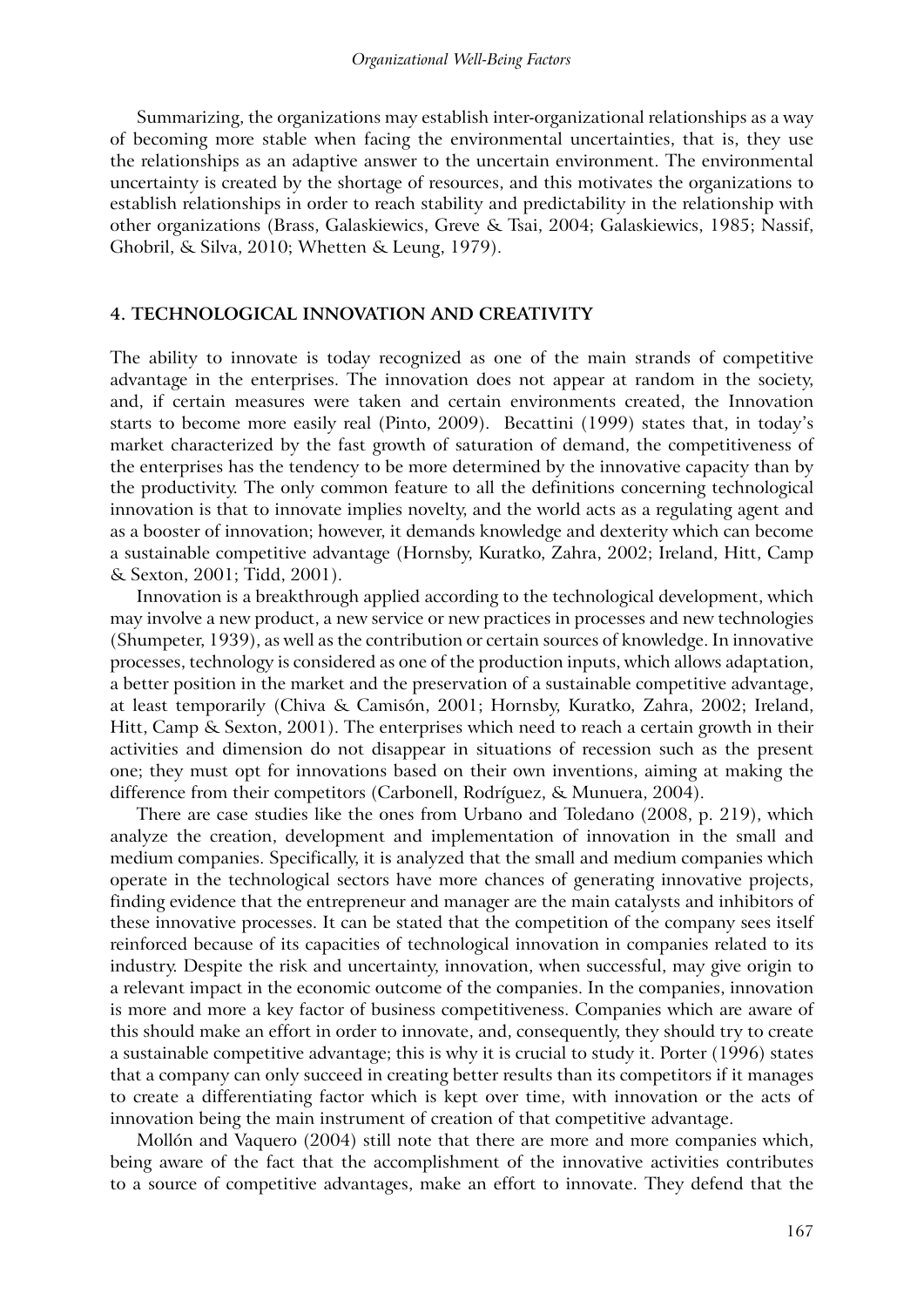systematic observation of the company which has competitive success has shown that such companies base their competitiveness on an innovative capacity supported by an accumulation of resources and capacities which are difficult for competitors to reproduce and imitate. To Shumpeter, innovation is something intrinsic and spontaneous to the entrepreneur. He defends that the entrepreneur has a well defined role, which is shown when he makes changes or revolutions in the patterns of production when he creates new possibilities, transforming something that is already known, breaking in new sources of supply, and creating new products. This process, which can make new combinations, becomes faster and faster through the improvement of products and services, making the obsolescence more and more accelerated. In Schumpeter's approach, only the one who can make new combinations can be considered an entrepreneur; when he only runs the business he loses that position being only a manager. For the author, understanding and management are two different functions. The difference between entrepreneur and non-entrepreneur in the act of innovating. It is believed that this approach takes into consideration the fact that, when the entrepreneur starts managing the company and dealing with bureaucratic processes associated to management, he stops performing new combinations, a function which characterized him, and he becomes only a manager. To Cário and Pereira (2001), "innovations disrupt this picture of a slowly changeable balance providing the opportunity for the economic expansion". That is why, to Shumpeter, the entrepreneur is an agent of balance in the economy, the agent of "creative destruction", who innovates, imposes changes and breaks routines.

On the other hand, once creativity becomes an inherent characteristic of people, inevitably it converts into an element which horizontally affects the set of processes which are specific to the business activity. So, creativity must become one more asset, in a transversal way in the whole chain of value, within the culture of the company. The most creative and innovative companies, besides an efficient management, are characterized by the systematic use of the creative perspectives and techniques, which allows them to feed the continuous process of innovation and creation of ideas and to stand out in the competition. The creative process follows a scheme, looks for alternatives to an existing situation or the finding of solutions which provide an answer to problems which may occur. The predisposition to find solutions and to change (seeing it as positive) also implies the existence of a creative attitude. Creativity is associated to the use of methods which do not respond to logical and traditional schemes. For the organizations to use creativity in a more efficient way, it is necessary that they know the process of innovation in the organizations, and that they take measures to encourage this process. Given this, the investigation should develop around a set of questions of investigation, namely: is there a significant relationship between cooperation, innovative methods of work, creativity and entrepreneurship? With creativity being a characteristic of the entrepreneur, will he have the capacity of performing a mediator effect between innovative methods of work and entrepreneurship? It is thus intended to evaluate the relationship between the variables cooperation intra-enterprises, innovation of the methods of work, and creativity in the entrepreneurship.

#### **5. METHOD**

#### **5.1. Participants and Procedure**

A population of enterprises related to the Spanish industry of defence has participated in the present study, considering the criterion that they are important entities concerning their relation with the defence while keeping routine commercial relations with the ministry of defence. The data base that was used concerning the year 2003 was offered by the Direccion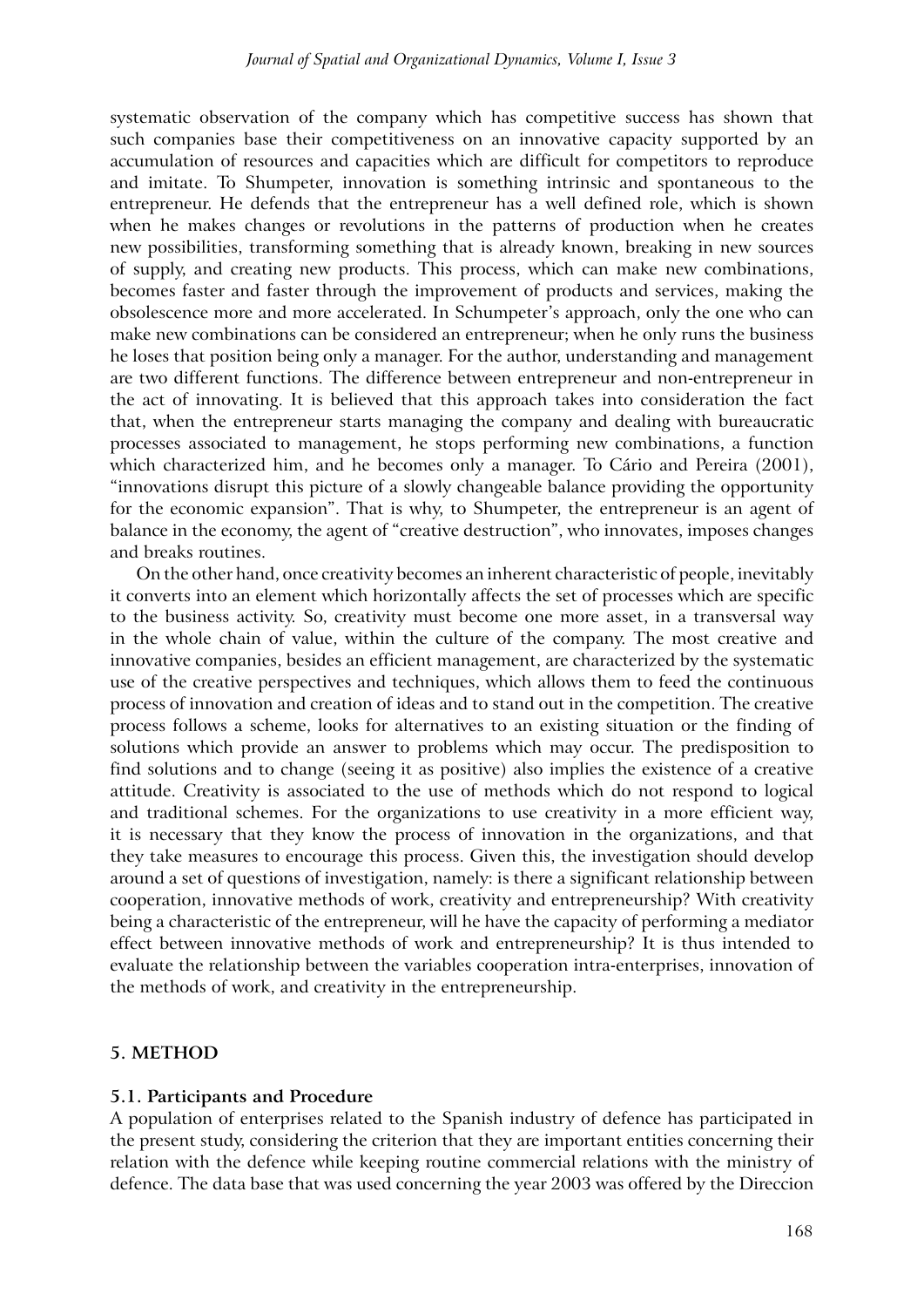General de Asuntos Económicos del Ministerio de Defensa with the general aim of knowing the strategical determinants focusing the organization of defence, based on the training and modernization strategy of the Spanish Armed Forces and of the Systems of Defence and the analysis of the processes of cooperation of companies related to defence. The present study corresponds to a part of the central study trying to focus on modernization in companies associated to the national defence.

The participating companies have answered a questionnaire that was sent by mail between February and August of 2004. Two hundred and thirty six people completed questionnaires that were sent back, corresponding to an answer rate of 52.44% with a percentage of error of 4.4% to  $p = q = 50\%$  and a level of trust of 95.5. Concerning legal training, 57.6% of the participating companies in the present study have formed cooperative societies and business societies (42.4%). Although they develop processes of cooperation related to the defence, they mostly belong to the tertiary sector (68.2%), followed by the secondary sector (28.8%) and, lastly, by the primary sector  $(1\%)$  (missing system = 1.5%).

#### **5.2. Operationalization of the Variables and Data Processing**

The indicators were created for the present study by the collaboration between the department of Economics of the enterprise of the Polytechnic University of Cartagena and the Ministry of Defence concerning the needs presented by this ministry and based on the literature about this subject. All the indicators were answered on a Likert scale of 5 points in which 1 corresponds to the value people disagree more with each item and 5 to the value people agree more with each item. Alfa of Cronbach was calculated as a measure of evaluation of the internal consistency of the scales. Factorial analysis was used as a technique of reduction of the dimensionality of the data. We have applied as a method the extraction of factors in the Analysis of Main Components, and the items with a charge equal or superior to .50 were elected, applying the test of Kaiser Meyer Olkin (KMO) and the proof of sphericity of Bartlett. To determine how the independent variables included in the hypothesized model influence the criterion variable Transfer of Training, the procedure of analysis of the Linear Multiple Regression of the programme Statistical Package for the Social Sciences (SPSS) version (17.0) was adopted. On the evaluation of the mediator effect of the creativity variable, the test of the effects of mediation was adopted, following the procedures recommended by Baron and Kenny (1986). Specifically, on the evaluation of the simple mediation effect (the effect of X on Y is measured by M) the following steps were observed: (1) showing that X (predictor) relates to M (mediator)—consists of estimating the coefficient of regression of M in X in a model of simple regression (Model 1); (2) showing that X (predictor) relates to Y (result variable)—consists of estimating the coefficient of regression of Y in X in a model of simple regression (Model 2); and (3) showing that M relates to Y when X is constant consists of estimating the coefficients of regression of Y on M and of Y on X in a model of multiple regression (Model 3). If the data suggest that the coefficient of regression estimated in step (1) is not null, but that its similar model of multiple regression estimated in step  $(3)$  is not different from zero, then we should conclude that the effect of X on Y is totally mediated by M (complete mediation). If the coefficient of regression estimated in step (1) is not null and its similar in the model of multiple regression estimated in step (3) softens but continues being different from zero, then we should conclude that the effect of X on Y is partially mediated by M (partial mediation). The calculation tests of Sobel of Preacher and Leonardelli (Retrieved from http://people.ku.edu/~preacher/sobel/sobel.htm) are also made in order to verify whether or not the obtained paths in the structural equations are significant.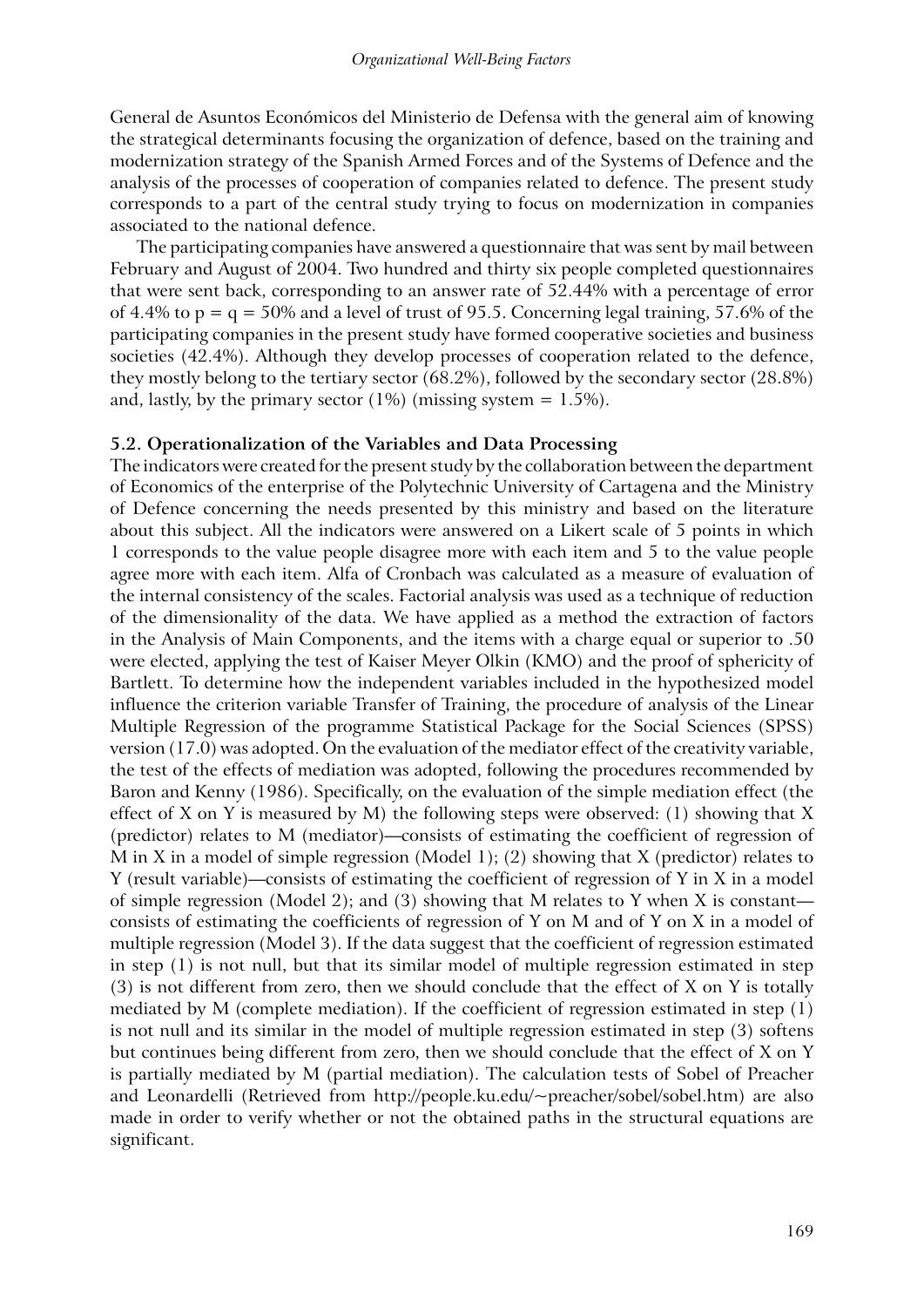# **6. DATA PRESENTATION**

In this section, the results are presented that were obtained through the analysis of the given answers by the 206 companies inquired by the instrument used to operationalize the variables being studied. We now begin the presentation of the results with an exploratory factorial analysis of the different variables of the study made, and then a descriptive analysis of the different variables for the whole of the respondents.

First, an Exploratory Factorial analysis was conducted in principal components (varimax rotation) of the indicators which constitute the variables of the model of analysis. This analysis allowed extracting four independent factors which correspond to the variables we intend to study and which explain 68.9% of the variance. Indexes for each variable were created, while retaining the indicators with a higher weight in each factor, according to the described operationalization (see Table 1).

|                                               | Factorial weight |     |                |        |                |  |
|-----------------------------------------------|------------------|-----|----------------|--------|----------------|--|
| Indicators                                    | Commonalities    | 1   | $\overline{2}$ | 3      | $\overline{4}$ |  |
| Intra-company cooperation                     |                  |     |                |        |                |  |
| Opportunist behaviours                        | .79              | .87 | .12            | .09    | .07            |  |
| Lack of confidence and commitment             | .74              | .82 | .06            | .12    | .22            |  |
| Motivation, conciliation and commitment       | .75              | .78 | .31            | .11    | .01            |  |
| Negotiation and coordination of efforts       | .67              | .77 | .35            | .18    | $-0.04$        |  |
| Information, dedication and working time      | .57              | .73 | .37            | .07    | ,03            |  |
| Lack of appropriateness to the interests      | .71              | .71 | .04            | .24    | .03            |  |
| Innovation in working methods                 |                  |     |                |        |                |  |
| Access to segments of the market              | .71              | .19 | .81            | .14    | .06            |  |
| Skilled workers                               | .77              | .14 | .80            | .19    | .18            |  |
| New products and services                     | .71              | .30 | .79            | .24    | .10            |  |
| Investigation and development of technologies | .68              | .08 | .77            | .30    | .00            |  |
| Ability to adapt                              | .45              | .29 | .56            | $-.02$ | .16            |  |
| Entrepreneurship and creation of companies    |                  |     |                |        |                |  |
| Spin-off                                      | .70              | .00 | .30            | .77    | .0,4           |  |
| Cooperation with companies                    | .68              | .13 | .35            | .71    | .25            |  |
| Business previous failure                     | .57              | .30 | .07            | .69    | ,08            |  |
| Lack of information                           | .31              | .31 | .11            | .62    | .28            |  |
| Creativity                                    |                  |     |                |        |                |  |
| <b>Fulfilment</b>                             | .79              | .12 | .27            | $-.05$ | .84            |  |
| Creative personality                          | .76              | .05 | .17            | .20    | .83            |  |
| Restless spirit                               | .79              | .02 | $-.09$         | .37    | .81            |  |

|  |  |  |  |  |  | Table 1 - Results of the Factorial Analysis in Main Components (Varimax Rotation) ( $N = 236$ ) |  |
|--|--|--|--|--|--|-------------------------------------------------------------------------------------------------|--|
|  |  |  |  |  |  |                                                                                                 |  |

Note. The higher factorial weights in each factor are (in bold) KMO = 0.82.

Table 2 presents the average, standard deviations, correlations and the internal consistency of the variables which constitute the analyzed model.

We also conduct a co-relational and regression analysis to evaluate the two raised questions about whether there is a significant relation between cooperation, innovative methods of work, creativity and entrepreneurship, and, if being creative is an attribute of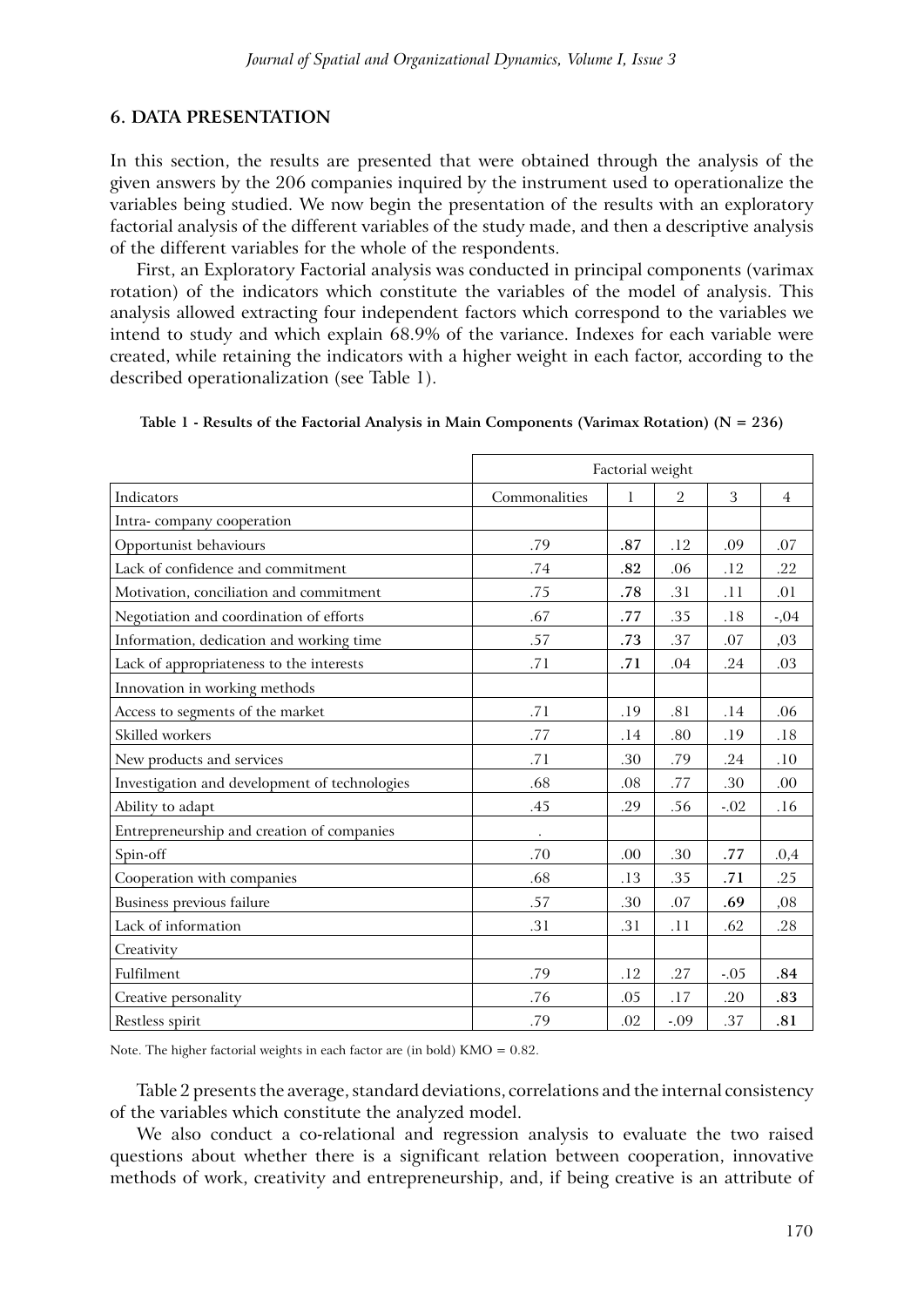the entrepreneur, will it have the capacity of having a mediator effect between innovative methods of work and entrepreneurship, trying to proceed to its validation?

| Variable                                   | N   | М                | DP  |                     |         |         |      |
|--------------------------------------------|-----|------------------|-----|---------------------|---------|---------|------|
| Intra-company cooperation                  | 236 | 3.2 <sup>a</sup> | 1.0 | $.90)$ <sup>b</sup> |         |         |      |
| Innovation in working methods              | 236 | 2.9 <sup>a</sup> |     | $.50**$             | .87     |         |      |
| Entrepreneurship and creation of companies | 236 | 1.9 <sup>a</sup> | 1.0 | $.44**$             | $.52**$ | (.78)   |      |
| Creativity                                 | 236 | 3.1 <sup>a</sup> | 1.3 | $.21*$              | $.30*$  | $.42**$ | .82) |

**Table 2 - Average, Standard Deviations, Correlations and the Internal Consistencies (N = 66)**

Notes. <sup>a</sup> Scale 1 to 5; <sup>b</sup> the diagonal presents the values of alpha of cronbach; \* *p* < 0.05, \*\* *p* < 0.01.

Concerning the correlations, we can see that all the variables are positively and significantly associated. The variable which is the most strongly correlated to entrepreneurship is innovation in the methods of work  $(r = (52)$ <sup>\*\*</sup>), followed by intra-company Cooperation  $(r = (44)$ <sup>\*\*</sup>). The variable which is the least correlated to the result variable is Creativity  $(r = (42)$ <sup>\*\*</sup>). All the analyzed variables show good psychometric qualities expressed by the values of internal consistency of alpha of cronbach (values equal or superior to 0.78).

With the aim of testing the mediator effect of Creativity, we analyzed the models of regression in which we included, besides the antecedents, the intermediate variable. Furthermore, the demographic variables were also included in the analysis, but they were later removed once they failed to show any predictive power in Entrepreneurship. With the aim of understanding if each antecedent has a significant contribution in the intermediate variable, we analyzed Model 1 (see Table 3).

**Table 3 - Standardized Coefficients of Regression Referring to the Antecedent Variables Over the Variables of Result When the Effect of Intermediate Variable is Included (N = 66)**

|                                                                    | Model 1                      | Model 2                       | Model 3                       |
|--------------------------------------------------------------------|------------------------------|-------------------------------|-------------------------------|
|                                                                    | Creativity and<br>motivation | Antecedents                   | Antecedents +<br>Creativity   |
|                                                                    | Entrepreneurship             |                               |                               |
| Intra-company cooperation                                          | $\beta = 0.28$<br>$p = 0.01$ | $\beta = 0.43$<br>$p = 0.000$ | $\beta = 0.36$<br>$p = 0.000$ |
| Innovation methods of work                                         | $\beta = 0.35$<br>$p = 0.02$ | $\beta = 0.47$<br>$p = 0.000$ | $\beta = 0.43$<br>$p = 0.000$ |
| Creativity                                                         |                              | $\beta = 0.31$<br>$p = 0.000$ |                               |
| Intra-company cooperation and innovation in<br>the methods of work |                              | $\beta = 0.34$<br>$p = 0.002$ | $\beta = 0.26$<br>$p = 0.05$  |

Notes. \* *p* < 0.05, \*\* *p* < 0.01.

The results show that the intermediate variable Creativity relates with the antecedent variables intra-company cooperation (β = 0.28, p < 0.01) and with Innovation in the methods of work ( $\beta = 0.35$ ,  $p < 0.02$ ) in a positive and very significant way, accomplishing the first step of the mediation of Baron and Kenny (1986).

As we can see in Model 2 of Table 3, the analysis of the estimates of the coefficients of regression, when only the antecedents are considered, allows us to state that both intracompany cooperation (β = 0.43, p = 0.000) and Innovation in the Methods of Work (β =  $0.47$ ,  $p = 0.000$ ), influence in a positive way the variable of result (Entrepreneurship). The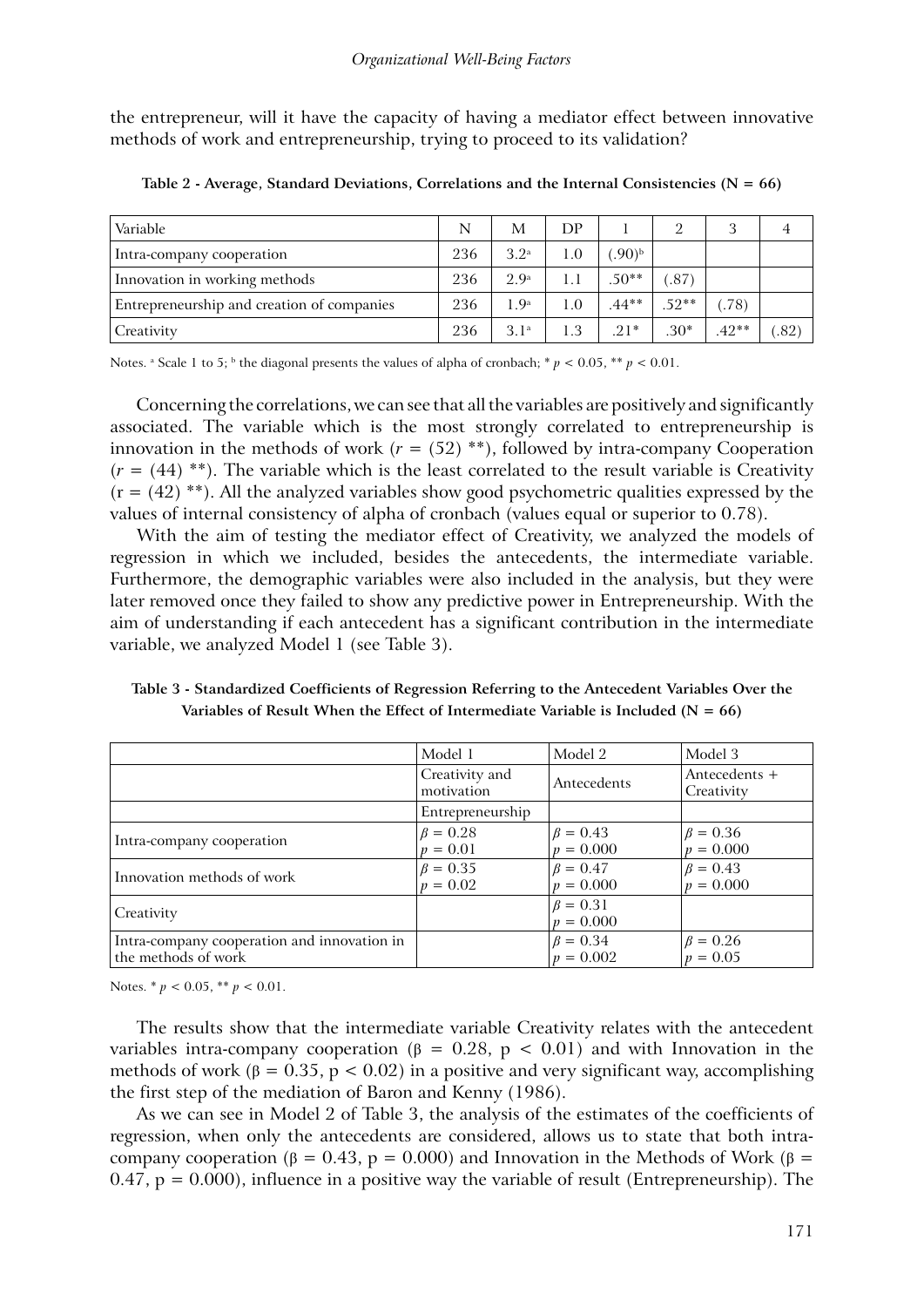same happens with creativity whose effect on entrepreneurship is also significant ( $\beta = 0.31$ ,  $p = 0.000$ ). These results are consistent with step (2) of the model of mediation suggested by Baron and Kenny (1986).

With the aim of understanding if the intermediate variable specifically mediates the effect of the antecedents on the variable of result, we analyzed the models of regression in which we included first each of the antecedent variables in an isolated way and then together, followed by the intermediate variable. In Model 3 we can see that, in the presence of the variable creativity, the direct effect initially performed by the intra-company cooperation on entrepreneurship ( $\beta = 0.43$ ,  $p = 0.000$ ) and by the Innovation of the methods of work ( $\beta$ = 0.47, p = 0.000) is significantly maintained ( $p$  < 0.01) although it gets slightly lower in magnitude (from  $\beta = 0.43$  to  $\beta = 0.36$  to intra-company cooperation; and from  $\beta = 0.47$ to  $\beta$  = 0.43 to innovation of the methods of work, suggesting the existence of a partial mediation between these two antecedents and the criterion variable. Nevertheless, the test of Sobel only showed significance of the effect of innovation in the methods of work on entrepreneurship ( $Z = 2.05$ ;  $p < 0.01$ ). Thus, we may conclude that creativity has a partial mediator effect only on one antecedent (innovation in the methods of work) managing to diminish the magnitude of the direct relation between innovation in the methods of work and entrepreneurship.

Model 3 (see Table 3) still shows that, in the simultaneous presence of both antecedents intra-company cooperation and innovation—the intermediate variable C—can diminish the magnitude of this relationship (from  $\beta = 0.34$ ,  $p = 0.002$  to  $\beta = 0.26$ ,  $p = 0.05$ ). According to the test of Sobel, this result shows the presence of a significant partial mediation ( $Z = 1.4$ , p < 0.01). Summarizing, the joint presence of both antecedents is important so that creativity can have a partial effect between these and the criterion variable (entrepreneurship).

## **7. CONCLUSIONS**

It is absolutely important to point out that, with the growing productive restructuration and the movements of "cooperation", the pressures for cost reduction and the increase of productivity are giving origin to the formation of new arrangements between companies, especially in the small and medium companies. These groups are focused on further cooperation between them, offering new elements to a possible formulation of industrial policies. The results of the study allow us to confirm the direct relation of intra-company cooperation with entrepreneurship, suggesting that a higher degree of understood cooperation within intracompanies increases entrepreneurship. It also found support for the influence of innovation in the methods of work on entrepreneurship, signaling that when the participating companies understand the existence of innovative methods they are more willing to venture. Therefore, the answer to one of the questions initially posed, if there is a significant relation between cooperation, innovative methods of work, creativity and entrepreneurship, is affirmative. Concerning the mediator effect which was tested, the results show that creativity can have a partial mediator influence on the innovation of the methods of work. This result allows us to conclude that the innovation of the methods of work act at the level of the creativity which determines the level of entrepreneurship of the company, meaning that when these companies understand that there are innovative methods of work, they stimulate creativity and innovation in order to increase their entrepreneurship. The results also allow us to infer that these companies develop creativity when they understand that there is intra-company cooperation and innovative methods of work at the same time. Thus, we may conclude that the existence of cooperation and innovative methods of work is fundamental to stimulate creativity which, in turn, triggers entrepreneurship. It means that the answer to the second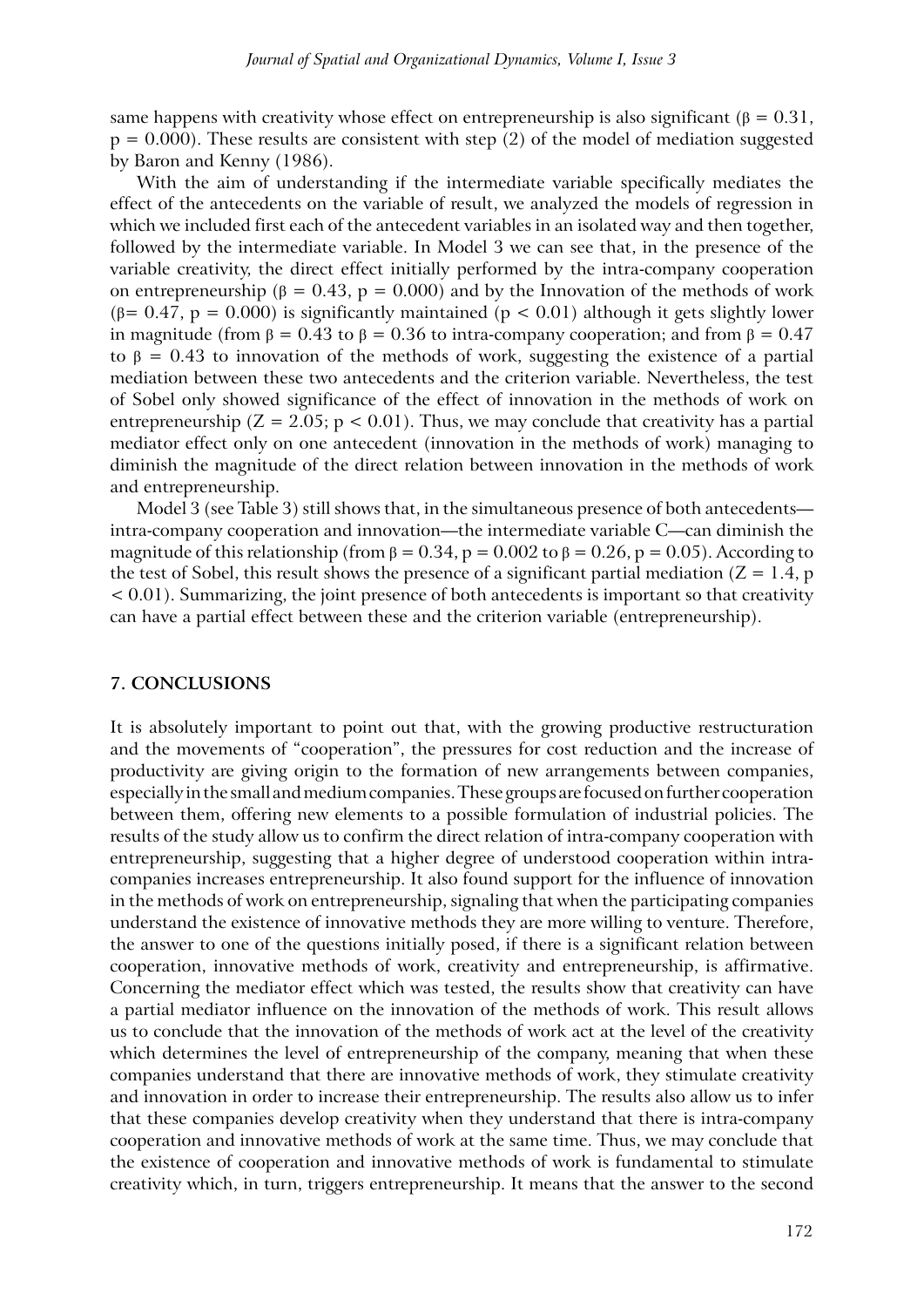question, if being creative is an attribute of the entrepreneur, can it have a mediator effect between innovative methods of work and entrepreneurship, is affirmative, once creativity can have a partial mediator effect. The results show an empirical evidence of what was referred by Nunamaker, Romano, and Briggs (2002) in the revision of the literature, which noted that the concerted collaborative work, where the performance of any partner helps the entire network, produces a global increase in performance. It suggests that the patterns of the observed collaboration between the companies reflect the previous patterns of relations between inter-companies (Gulatti, 1995; 1999; Walker et al., 1997; Guleti & Garginha, 1999) supporting the dependence of the trajectory of vision of collaboration suggested by the vision based on resources, positively implying the entrepreneurship. The results which were obtained are according to diverse authors (Sexton & Upton Bowman, 1991; Hornby et al., 1993; Kuratko et al., 1993; Zahia, 1995; Hosbyand et al., 2002; Ireland, 2002) who remark on the growing need of exploring corporate entrepreneurship and innovation in the organizations. The results are according to what was referred in the literature, that human capital is a unique, inimitable resource, which may lead to the competitive advantage in the long term (Wright et al., 1994; Lepak & Snill, 1999; Hitt, Bierman, Shimizu, & Kochhar, 2001; Hatch & Dyer, 2004).

Summarizing, the analyses which were conducted show that the intra-company cooperation, innovation in the methods of work and creativity influence the entrepreneurship both positively and significantly.

Concerning the effect of mediation of the intermediate variable creativity and Innovation, we may state the following:

Concerning the intra-company cooperation, its isolated presence (without the effect of innovation in the methods of work) is insufficient to produce a mediator effect. Concerning innovation in the methods of work, its isolated presence (without the effect of the intercompany cooperation) is enough to produce a partial mediator effect, once it can reduce its effect on the variable of result, although it continues to be very significant. In the joint presence of the intra-company cooperation and Innovation in the methods of work, the reduction of its effect on the criterion variable, in the presence of the intermediate variable, shows the existence of the partial mediator effect. This means that the presence of both antecedents is decisively important to show the partial mediator effect of creativity.

#### **8. PRACTICAL IMPLICATIONS**

The present study establishes the importance of entrepreneurship as a factor of development in the management of the networks of the companies, and it points out the findings that investing in the development of the entrepreneurial spirit and in the characteristics necessary for a good management is fundamental. It shows that some entrepreneurial characteristics should be present such as cooperation, innovative methods of work, creativity and motivation. A more demanding environment in the global markets is forcing companies, and particularly the small and medium companies, to be almost compelled to cooperate in networking. This cooperation develops into a long term relationship of more trust between the partners of the network, allowing a sharing of knowledge to improve and innovate. The demand of networking by the small and medium companies is due, in part, to the need to reduce uncertainty and increase stability, to obtain opportunity when being associated to the network, to gain benefits from the network and because they need help to grow.

The network provides new knowledge at a lower cost. The mechanisms of control of the network prevent opportunist actions of some members. That is why the formation of the networks is important, because it provides a means of exchange of information and the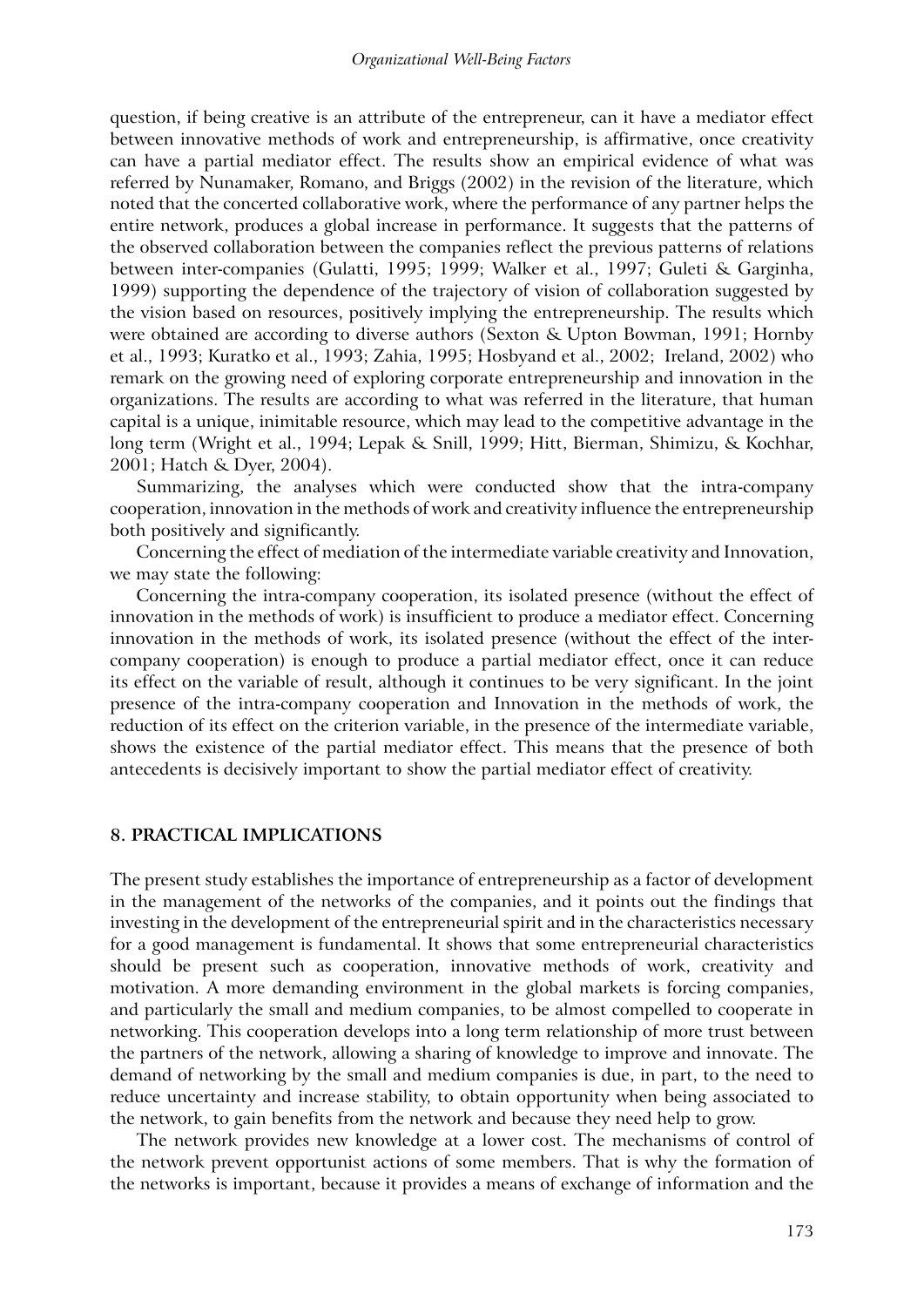articulation of business among the enterprises, making the promotion of consortia easier, with the aim of stimulating strategies and preventing the disappearance of ventures which cannot survive alone. At the same time that entrepreneurs defend that the enterprises should outline their strategies only to gain profit, others put into practice the fact that the local development is their responsibility. Besides, the development of the entrepreneurship gains great proportions in an environment of network articulation. The small and medium enterprises have conditions to participate in the innovative process and, as a consequence, in the local economic development. The small and medium enterprises may develop processes of creation, apprehension transformation, accumulation and dissemination and sharing of knowledge, fundamental elements for the technological development and stimulation of development. Through the social knowledge produced in the network, the emphasis goes to the ability to learn and innovate, which are also considered important to ensure the competitiveness of the companies. The more advanced the practices of the companies in their activities of innovation, the more ability they will have to apply innovations. Success does not depend only on having or not having the most recent technologies, but on having the most productive technologies, which can be used in a large number of applications. No less essential is to take advantage of the opportunities created by the technologies which were developed in other places by the regulatory framework. Nevertheless, the results of investigation and technology do not automatically translate into new commercial activities or into an increase in productivity.

The use of technology often demands that the company has highly skilled workers. The intellectual capital and the investments to promote it should be more effectively used. The companies have not yet understood how much they can earn with innovation which results from the improvement of the professional skills of the workforce. Unfortunately, according to an inquiry of Eurofound (European Foundating for the Improvement of living and working conditions) about the conditions of work and a study of CEDEFOP (The Learning continuity: European inventory on validating non-formal and informal learning), the European companies continue to invest too little on intellectual capital. Only 26% of the companies which train their workforce can foresee the Professional skills which will be necessary in the future. The interest in work, the creative skills and the initiative of the workers are fundamental (80%) for the success and position of the companies and organizations. Only now are we beginning to understand these factors and to take advantage of them with competitive tasks, due to the fact that the directors are rarely well informed about their importance. Nevertheless, this study, because of the growing interest in the study of the capacities of the processes of innovation, tried to provide an answer to why the innovative methods, cooperation and creativity can be a tool to success'; their use gives the opportunity of venturing, succeeding in making the company different from its competence, because it is more efficient in the productive process via technological methods. It would be desirable, in future studies, to develop comparative studies with small and medium companies from other sectors of activity.

Only in this competitive environment can the challenges presented to us be met, since it is the only one that promotes its major pillars of support:

- An Entrepreneurial ability profitable and widespread, giving the company all goods and services required;
- An Innovative and Creative capacity that encourages Entrepreneurial ability, ensuring quality levels of goods and services in society and ensuring a competitive basis to companies.

Nevertheless, this work has raised the interest in studying the capabilities of innovation processes, tried to respond to why the innovative methods, cooperation and creativity can be a tool for success, and also showed that their use engages the ability to undertake new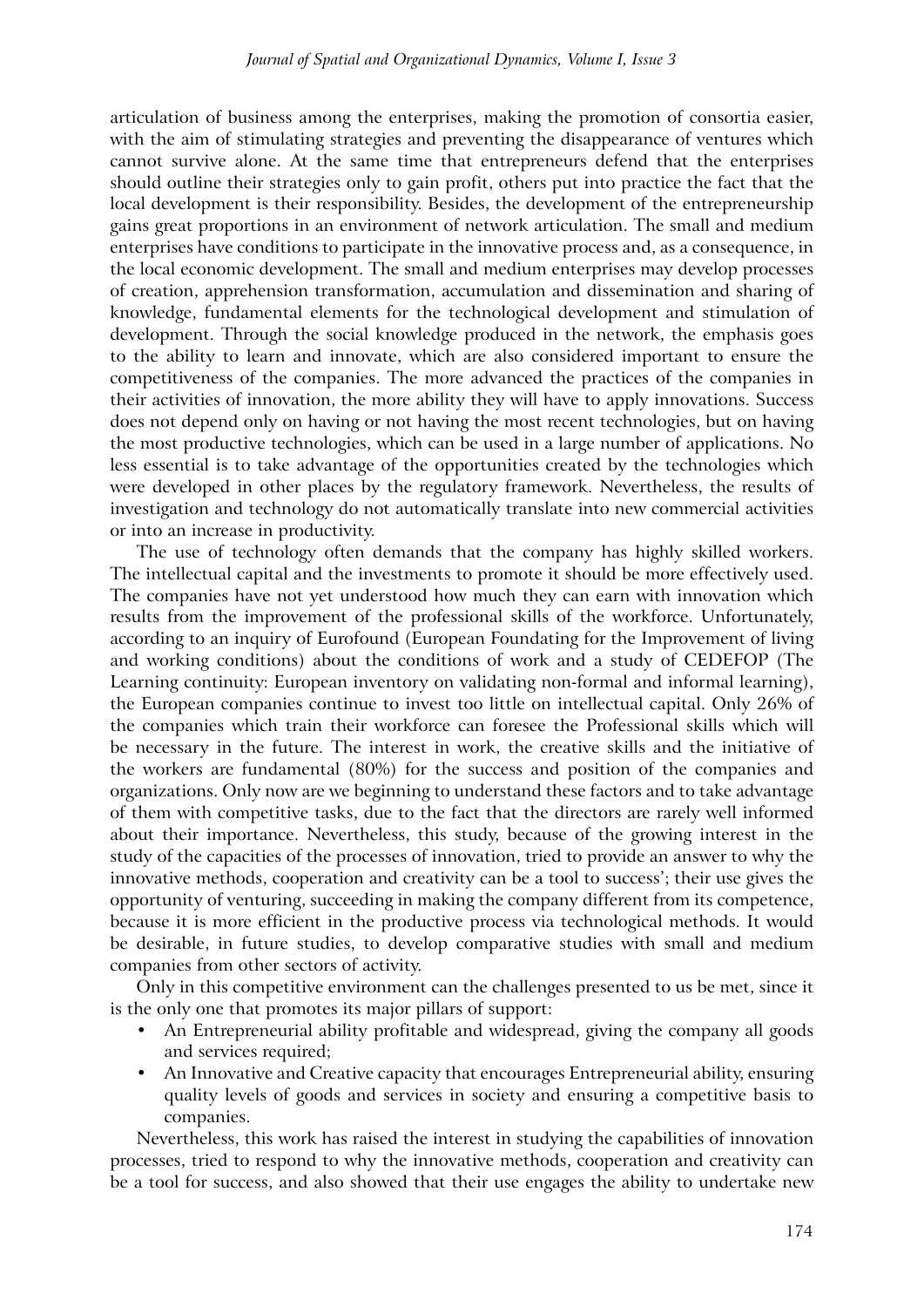opportunities, differentiating the company to achieving its mission by becoming more efficient in the production process via technological methods. It would be desirable in future studies to develop comparative studies with SMEs from other sectors of activity.

## ACKNOWLEDGEMENTS

This paper was partially financed by FCT, Foundation for Science and Technology.

## REFERENCES

- Antoncic, B. & Hisrich, R. D. (2001). Intrapreneurship: Constructive refinement and crosscultural validation. Journal of Business Venturing, 16(5): 495–527.
- Antonic, B. & Hisrich, R. D. (2003). Clarifying the Intrapreneurship Concept. Journal of Small Business and Enterprise Development, 10(1): 7–24.
- Baum, J. A. C.; Calabrese, T. & Silverman, B. S. (2000). Don't go it alone: alliance network composition and startups 'performance in Canadian biotechnology. Strategic Management Journal, March Special Issue 21(3): 267–294.
- Birley, S. (1986). The role of networks in the entrepreneurial process. Journal Business Venturing: 107–117.
- Bisbe, J. & Otley, D. (2004). The effects of the interactive use of management control systems on product innovation. Accounting, Organizations and Society, 29(8): 709–732.
- Brass, B.; Galaskiewicz, J.; Greve, H. & Tsai, W. (2004). Taking stock of networks and organizations: a multilevel perspective. Academy of Management Journal, 47(6): 795-817.
- Burgelman, R. A. (1984). Designs for Corporate Entrepreneurship, California Management Review, 26: 154-166.
- \*Cabaço, S. (2009). Sustainable development and innovation insight from regional stakeholders in the Algarve. Spatial and Organizational Dynamics, 0, Capítulo VI: 119- 139.
- Capello, R. & Faggian, A. (2005). Collective learning and relational capital in local innovation processes. Reg Stud, 39(1): 75–87.
- Carbonell, F. P.; Rodríguez, E. A. & Munuera, A. J. L. (2004). Technology Newness and Impact Go/No Go Criteria on New Product Success. Marketing Letters, 15(3-3): 81-91.
- Casarotto Filho, N. & Pires, L. (2001). Redes de pequenas e médias empresas e De souza, M. (1993). Cooperação Inter-empresas e difusão das inovações Organizacionais. SCTDE/ Desenvolvimento Regional: Estratégias para a conquista da competitividade global com base na experiência italiana. 2 ed. São Paulo: Editora Atlas.
- Covin, J. G. & Slevin, D. P. (2002). The entrepreneurial imperatives of strategic leadership. In: Hitt, M Ireland, R.D., Camp, M., Sexton, D. (Eds.), Strategic Entrepreneurship: Creating a New Mindset. Blackwell Publishers, Oxford, UK.
- Das, S. R. & Joshi, M. P. (2007). Process innovativeness in technology services organizations: Roles of differentiation strategy, operational autonomy and risk-taking propensity. Journal of Operations Management, 25(3): 643–660.
- Dess, G. G.; Ireland, R. D.; Zahra, S. A.; Floyd, S. W.; Janney, J. J. & Lane, P. J. (2003). Emerging issues in corporate entrepreneurship. Journal of Management, 29 (3): 351-78.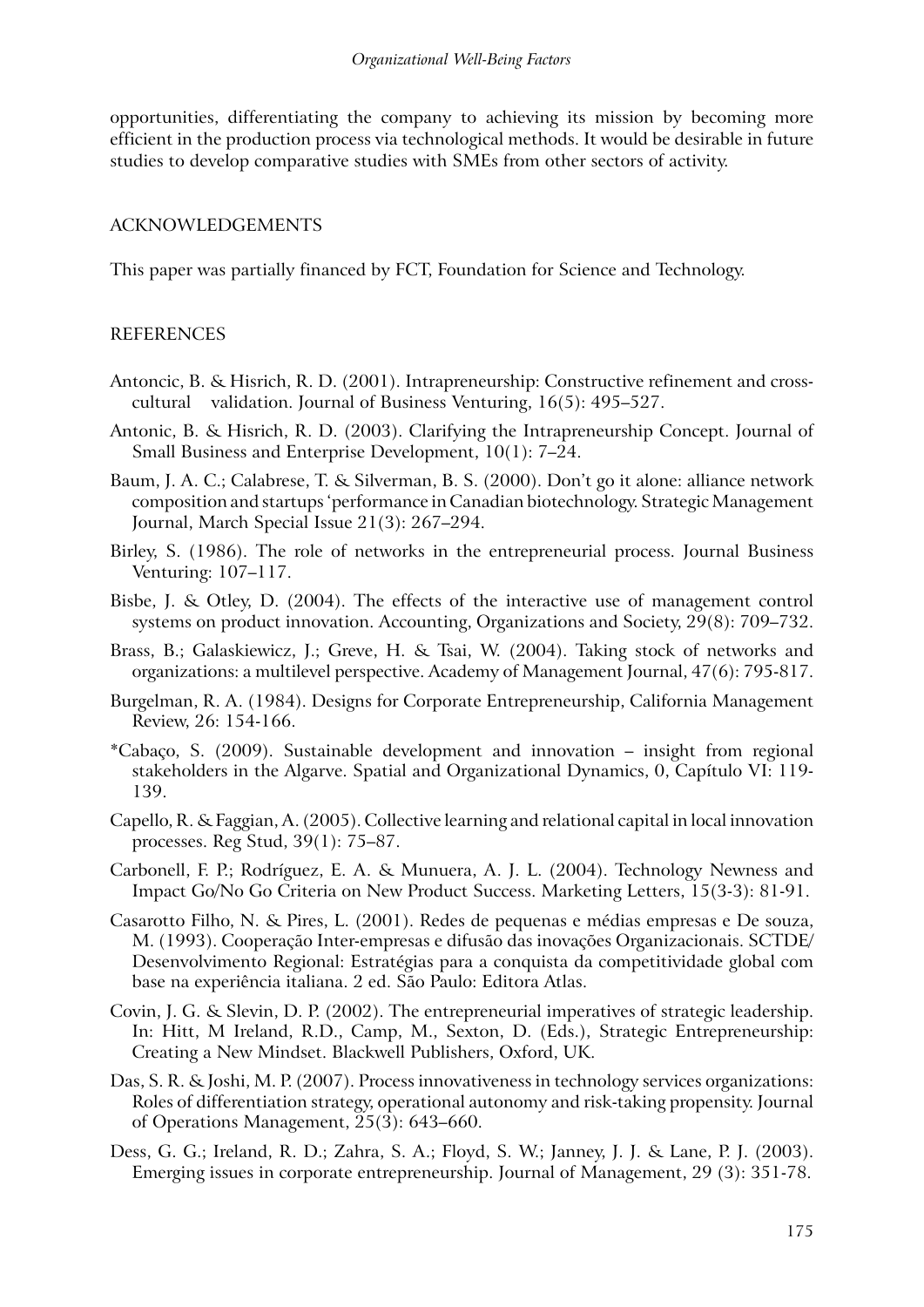- Devaraj, S., Hollingworth, D. G. & Schroeder, R. G. (2004). Generic manufacturing strategies and plant performance. Journal of Operations Management, 22(3): 313–333.
- Drucker, P. (2007). Innovation and Entrepreneurship: Practice and Principles. Elsevier B.V., New York.
- Drucker, P. F. (1985). Entrepreneurial strategies. California Management Review, 27( 2): 9-25.
- \*Fernandes, S. (2009). The importance of SMEs to innovation. Spatial and Organizational Dynamics, 0, Capítulo 1: 14-39.
- Friedman, A. & Miles S. (2002). SMEs and the Environment: Evaluating Dissemination Route and Handholding Levels. Business Strategy and the Environment, 11: 324–341.
- Galaskiewicz, J. (1985). Inter-organizational relations. Annual Review of Sociology, 11: 281-304.
- Getz, G. & Tuttle, E. G. (2001). A comprehensive approach to corporate venturing. Handbook of Business Strategy, 2(1): 277–279.
- Goodale, J. C., Kuratko, D. F. & Hornsby, J. S. (2008). Influence factors for operational control and compensation in professional service firms. Journal of Operations Management, 26(5): 669–688.
- Gray, B. & Wood, J. (Ed.). Collaborative alliances: Moving from practice to Theory. Applied Behavioral Science, vol. 27, number 1.
- Gulati R. (1995). Does familiarity breed trust? The implications of repeated ties for contractual choice in alliances. Academy of Management Journal, 38(1): 85–112.
- Gulati R. (1998). Alliances and networks. Strategic Management Journal, April Special Issue 19: 293–317.
- Gulati, R. & Gargiulo, M. (1999).Where do inter-organizational networks come from? The American Journal of Sociology, 104 (5): 1439–1493.
- Hagedoorn J. & Schakenraad J. (1990). Inter-firm partnerships and cooperative strategies in core technologies. In: Freeman C, Soete L (eds) New explorations in the economics of technical change. Pinter, New York.
- Hatch, N. W. & Dyer, J. H. (2004) Human capital and learning as a source of sustainable competitive advantage Strategic Management Journal, 25(12): 1155–1178.
- Hennart J. F. (1988). A transaction costs theory of equity joint ventures. Strategic Management Journal, 9(4): 361–374.
- Hitt M. A.; Bierman L.; Shimizu K. & Kochhar R. (2001). Direct and moderating effects of human capital on strategy and performance in professional service firms: a resource-based perspective. Academic Management Journal, 44: 13–28.
- Hitt, M. A.; Lee H. & Yucel E. (2002). The importance of social capital to the management of multinational enterprises: relational networks among Asian and Western firms. Asia Pac J Manage, 19:353–372.
- Holt, D. T., Rutherford, M. W. & Clohessy, G. R. (2007). Corporate entrepreneurship: An empirical look at individual characteristics, context, and process. Journal of Leadership and Organizational Studies, 13(4): 40–54.
- Hornsby, J. S., Holt, D. T. & Kuratko, D. F. (2008). The dynamic nature of corporate entrepreneurship: Assessing the CEAI. Best Paper Proceedings: National Academy of Management (CD Rom).
- Hornsby, J. S., Kuratko, D. F. & Zahra, S. A. (2002). Middle managers' perception of the internal environment for corporate entrepreneurship: Assessing a measurement scale. Journal of Business Venturing, 17(3): 253–273.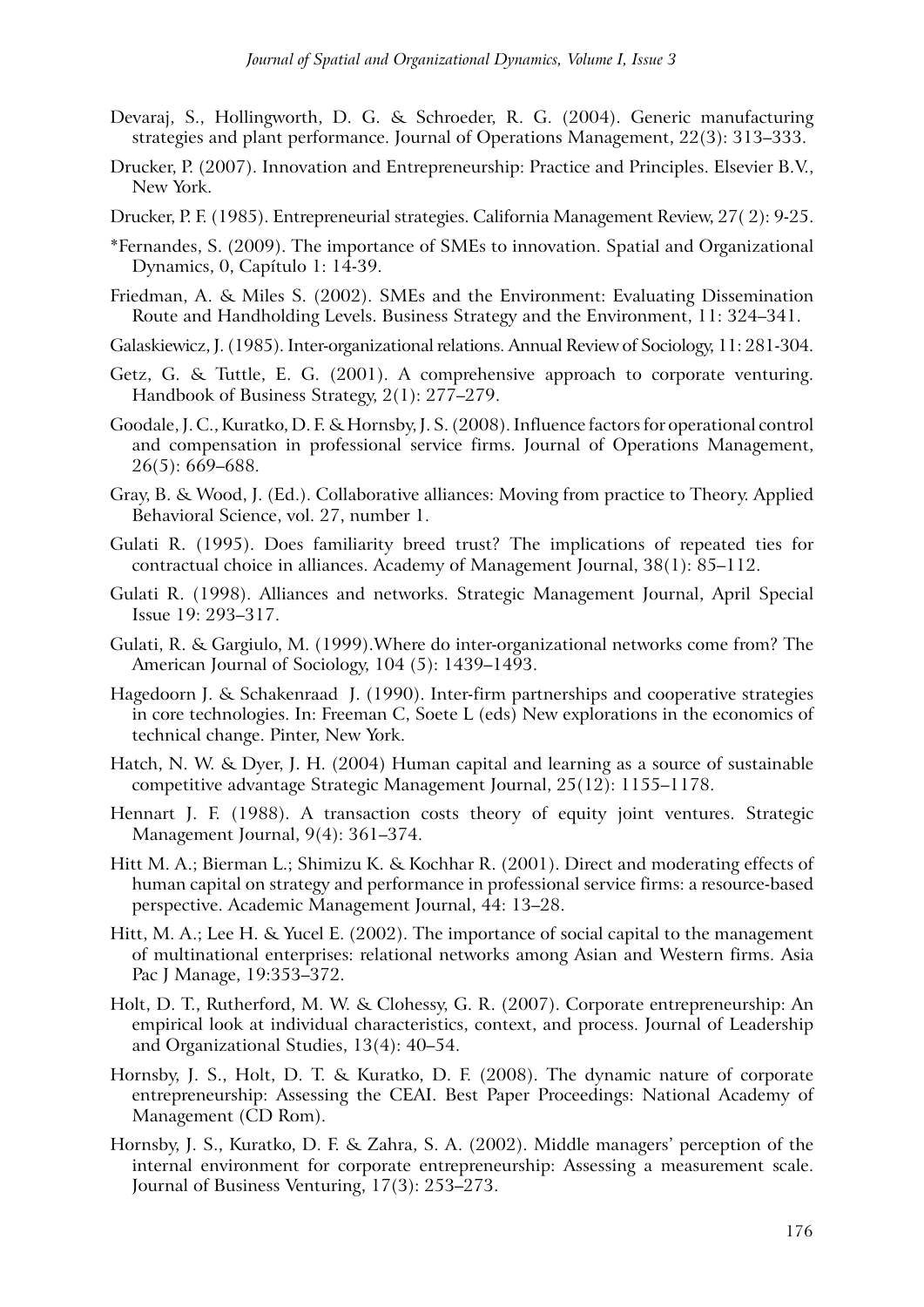- Hornsby, J. S., Kuratko, D. F., Shepherd, D. A. & Bott, J. P. (2009). Managers' corporate entrepreneurial actions: Examining perception and position. Journal of Business Venturing, 24(3): 236–247.
- Hornsby, J. S.; Kuratko, D. F. & Zahra, S. A. (2002). Middle managers perception of the internal environment for corporate entrepreneurship: assessing a measurement scale. Journal of Business Venturing, Vol. 17(3): 253-273.
- Hornsby, J. S.; Naffziger, D. W.; Kuratko, D. F. & Montagno, R.V. (1993). An interactive model of the corporate entrepreneurship process. Entrepreneurship: Theory and Practice, Vol. 17(2): 29-37.
- Ireland, R. D., Covin, J. G. & Kuratko, D. F. (2009). Conceptualizing corporate entrepreneurship strategy. Entrepreneurship Theory and Practice, 33(1): 19–46.
- Ireland, R. D., Kuratko, D. F. & Morris, M. H. (2006a). A health audit for corporate entrepreneurship: Innovation at all levels: Part I. Journal of Business Strategy, 27(1): 10–17.
- Ireland, R. D., Kuratko, D. F. & Morris, M. H. (2006b). A health audit for corporate entrepreneurship: Innovation at all levels: Part II. Journal of Business Strategy, 27(2): 21–30.
- Ireland, R. D.; Hitt, M. A.; Camp, M. & Sexton, D. L. (2001). Integrating entrepreneurship and strategic management actions to create firm wealth. Academy of Management Executive, Vol. 15(1): 49-63.
- Jarillo, J. C. & Ricart, J. E. (1987). Sustaining networks. Interfaces, 17: 82–91.
- Jarillo, J. C. (1988). On strategic networks. Strategic Management Journal, 9(1): 31–41.
- Khazanchi, S., Lewis, M. W. & Boyer, K. K. (2007). Innovation-supportive culture: The impact of organizational values on process innovation. Journal of Operations Management, 25(4): 871–884.
- Kogut, B. (1988). A study of the life cycle of joint ventures. Manage Int Rev, 28: 39–52.
- Krajewski, L. J., Ritzman, L. P. & Malhotra, M. K. (2010). Operations Management: Processes and Supply Chains, 9th Ed. Prentice Hall, Upper Saddle River, NJ.
- Kuratko, D. F. & Goldsby, M. G. (2004). Corporate entrepreneurs or rogue middle managers? A framework for ethical corporate entrepreneurship. Journal of Business Ethics. 55(1): 13-30.
- Kuratko, D. F. (2009). The entrepreneurial imperative of the 21st century. Business Horizon, 52(5): 421–428.
- Kuratko, D. F., Hornsby, J. S. & Bishop, J. W. (2005). An examination of managers' entrepreneurial actions and job satisfaction. International Entrepreneurship and Management Journal, 1(3): 275–291.
- Kuratko, D. F.; Hornsby, J. S.; Naffziger, D. W. & Montagno, R. V. (1993). Implementing entrepreneurial thinking in established organizations". SAM Advanced Management Journal, Vol. 58(1): 28-39.
- Leon, M. E. (1991). Uma Análise de Redes de Cooperação das Pequenas e Médias Empresas do Setor das Telecomunicações. Dissertação Mestrado, Engenharia de Produção da Escola Politécnica da Universidade de São Paulo, Dez., 1998.and 2, March/June.
- Lepak, D. P. & Snell, S. A. (1999). The human resource architecture: toward a theory of human capital allocation and development. Academic Management Review, 24(1): 31–48.